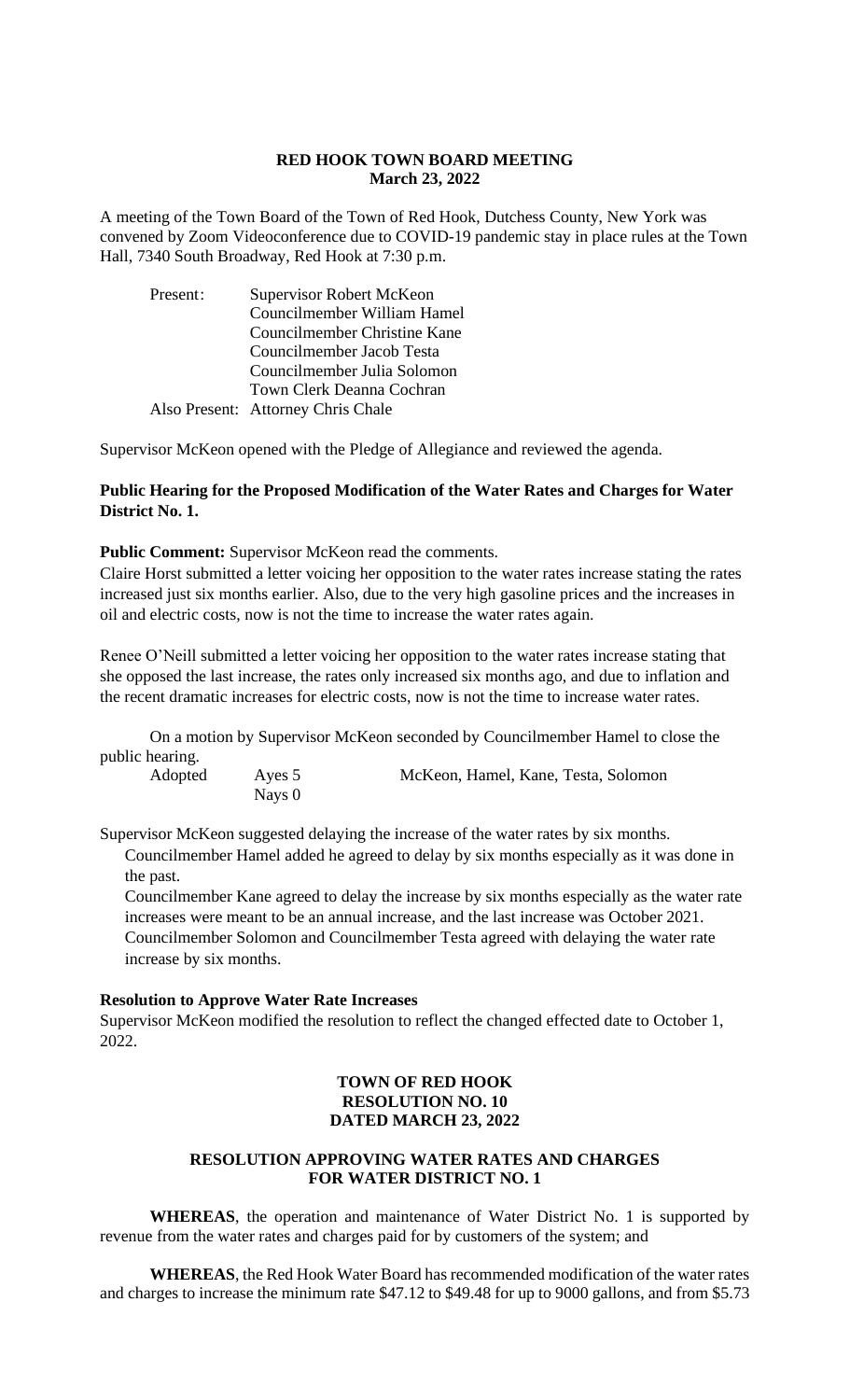to \$6.02 per 1000 gallons over 9000 as further set forth in the attached schedule, which schedule is on file with the Town Clerk, in order to produce revenues sufficient to pay the necessary costs and expenses of the operation and maintenance of the District facilities for the production, storage and distribution of water;

**NOW THEREFORE BE IT RESOLVED** by the Town Board of the Town of Red Hook that the Water District No. 1 rates and charges set forth on the attached schedule are hereby approved effective October 1, 2022.

Approved 3.23.22

# **Water District No.1 Appendix A – Schedule of Charges DRAFT Effective October 1, 2022**

| as of April 2021**<br>Rates: | <b>In-District and Bard College:</b>                                  |
|------------------------------|-----------------------------------------------------------------------|
|                              | $$47.12$ minimum - up to 9000 gallons                                 |
|                              | \$5.73 per 1000 gallons over 9000 gallons                             |
|                              | Out of District: 150% of in-district charges                          |
|                              | ** fees in effect as of October 2021 - due to Covid                   |
| Rates: as of April 2022      | <b>In-District and Bard College:</b>                                  |
|                              | \$49.48 minimum $-$ up to 9000 gallons                                |
|                              | \$6.02 per 1000 gallons over 9000 gallons                             |
|                              | Out of District: 150% of in-district charges                          |
|                              |                                                                       |
| Terms of payment:            | 30 Days Net - 10% late charge after 30 days                           |
|                              |                                                                       |
| Term:                        | From date of commencement of service until termination of service,    |
|                              | which date shall not be less than 10 days after written notice to TWD |
|                              | to discontinue service.                                               |
|                              |                                                                       |

| <b>Other Charges:</b>       |           |                                       |
|-----------------------------|-----------|---------------------------------------|
|                             |           |                                       |
| Service connection charge:  | \$1000.00 |                                       |
| Tapping charge:             | \$1000.00 |                                       |
| Service Restoration charge: | \$100.00  |                                       |
| Unauthorized Hydrant Use:   | \$100.00  | (plus cost for estimated water usage) |

# EXTRACT OF MINUTES

A regular meeting of the Town Board of the Town of Red Hook, Dutchess County, New York was convened in public session on March 23, 2022 at 7:30 p.m., local time via videoconference and/or teleconference pursuant to NYS Laws Ch. 417 of 2021 and Executive Order 11, as extended. A live transmission was available to the public as described in the notice of meeting attached hereto. The meeting was recorded and a full transcript is required to be prepared to the extent required by such law.

The meeting was called to order by Supervisor Robert McKeon, and, upon roll being called, the following members were: (Note: Where members are marked Present, specify whether In Person at the Town Hall, 7340 South Broadway, Red Hook, NY, via Videoconference, or via Teleconference.)

|                                 | Present             | Absent |
|---------------------------------|---------------------|--------|
| <b>Supervisor Robert McKeon</b> | Via Videoconference |        |
| Councilmember William Hamel     | Via Videoconference |        |
| Councilmember Christine Kane    | Via Videoconference |        |
| Councilmember Julia Solomon     | Via Videoconference |        |
| Councilmember Jacob Testa       | Via Videoconference |        |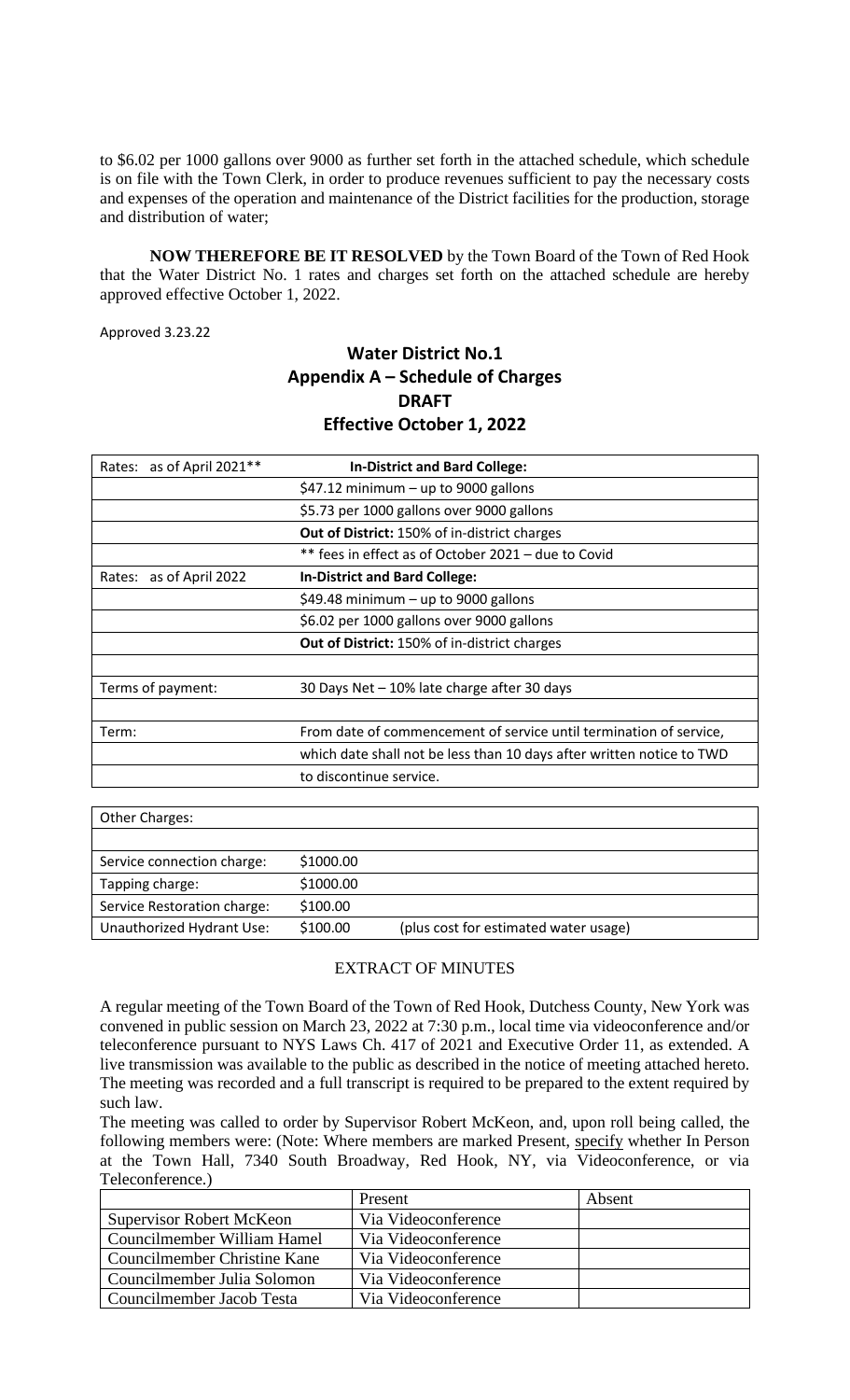The following persons were ALSO PRESENT:

Christine M. Chale, Esq., Attorney for the Town, via Videoconference

The following resolution was offered by Supervisor McKeon, seconded by Councilmember Kane, to wit;

### **TOWN OF RED HOOK RESOLUTION NO. 10 DATED MARCH 23, 2022**

# **RESOLUTION APPROVING WATER RATES AND CHARGES FOR WATER DISTRICT NO. 1**

The question of the adoption of the foregoing resolution was duly put to vote on a roll call, which resulted as follows:

| <b>Supervisor Robert McKeon</b> | <b>VOTING Aye</b> |
|---------------------------------|-------------------|
| Councilmember William Hamel     | VOTING Aye        |
| Councilmember Christine Kane    | VOTING Aye        |
| Councilmember Julia Solomon     | VOTING Aye        |
| Councilmember Jacob Testa       | <b>VOTING Aye</b> |
|                                 |                   |

The foregoing resolution was thereupon declared duly adopted.

**Resolution Awarding the Contract for Fast Charging Pedestals in the Town of Red Hook** Supervisor McKeon explained the resolution.

# **TOWN OF RED HOOK RESOLUTION NO. 11 DATED MARCH 23, 2022**

# **AUTHORIZING CONTRACT AWARD FOR FAST CHARGING PEDESTALS IN THE TOWN OF RED HOOK**

**WHEREAS**, the Town of Red Hook has been selected to receive a ZEV Infrastructure grant in the amount of \$153,628 for acquisition and installation of two fast charging pedestals at the Town Hall in the Town of Red Hook (the "Project"); and

**WHEREAS**, with the assistance of Town Engineer Tighe & Bond, the Town has reviewed the terms and conditions of NYS OGS Contract No. 23035 (Electric Vehicle Supply Equipment and Network Services) for the contract period ending July 25, 2022 ("OGS Contract") to ChargePoint, Inc. (the "Contractor") and determined that such OGS contract terms and conditions include the scope required for the Project, and that it is in the best interests of the Town to award a contract on the basis of such OGS Contract at the unit prices set forth therein as more specifically described in the memorandum dated March 18, 2022 from Tighe & Bond; and

**WHEREAS**, the Contractor will be required to cooperate with the Town in the submission of an application for Central Hudson's make ready program to provide for a portion of the project costs and compliance with the conditions thereof; and

**WHEREAS,** the Project constitutes a Type II action as defined under the State Environmental Quality Review Regulations, 6 NYCRR Part 617, which has been determined under SEQR not to have a significant impact on the environment;

**BE IT RESOLVED** by the Town Board of the Town of Red Hook (by the favorable vote of not less than a majority of all of the members of the Board) as follows: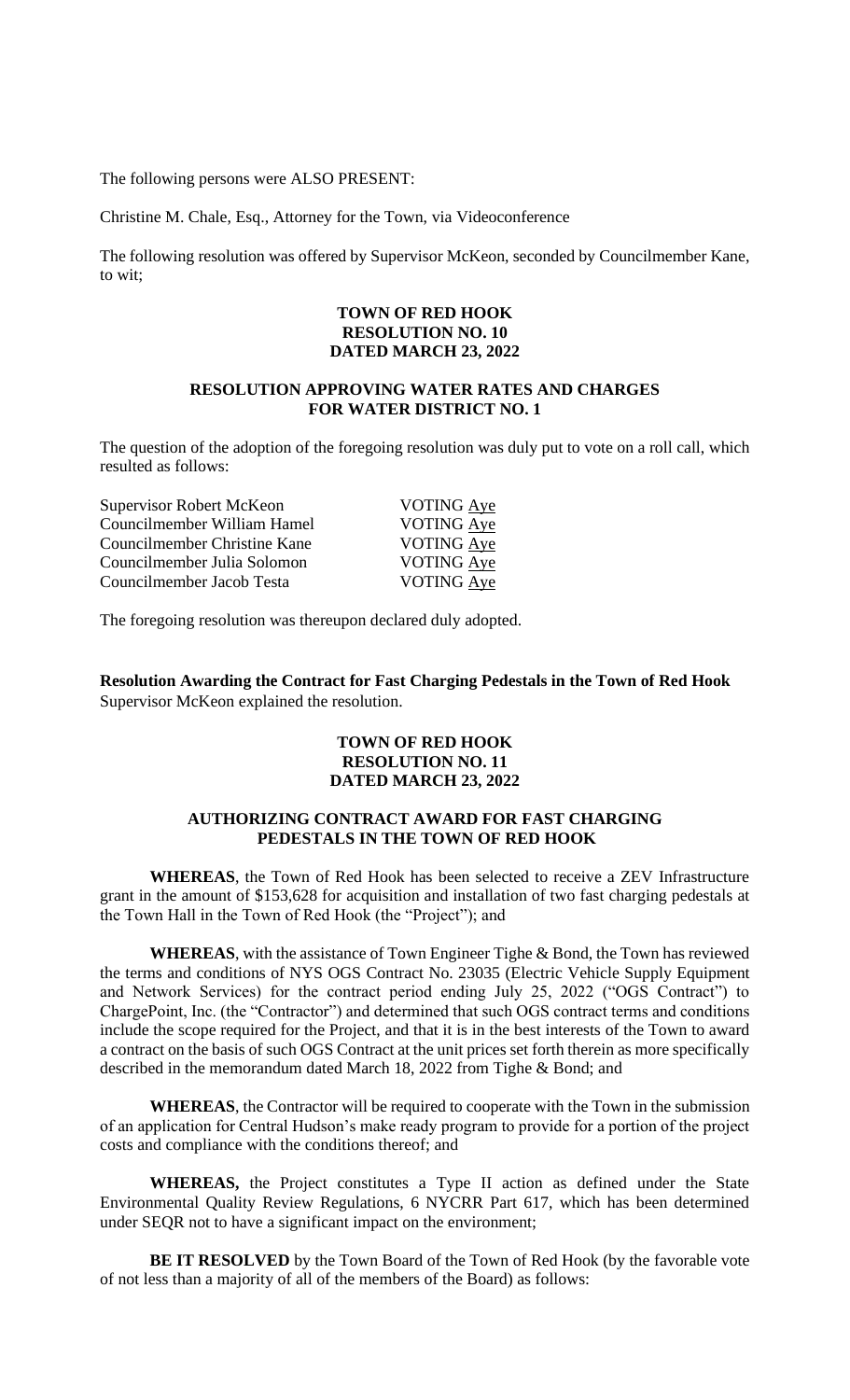- 1. The Town Board hereby approves the award of a contract to ChargePoint, Inc. for the acquisition and installation of the Project for two fast charging pedestals in the Town of Red Hook at a total price not to exceed \$151,176 (excluding make ready costs to be paid through Central Hudson's make ready program) on the terms and conditions set forth in the OGS Contract, subject to the requirements of the ZEV Infrastructure grant and the requirements of the Central Hudson make ready program.
- 2. The Supervisor, or in his absence, the Deputy Supervisor, is hereby authorized and directed to execute and deliver a contract with the Contractor for the acquisition and installation of the Project consistent with the ZEV grant requirements.
- 3. The Supervisor and the Town's other officers, employees and agents are hereby authorized and directed for, and in the name and on behalf of the Town, to do all acts and things necessary or convenient in furtherance of this resolution.

#### EXTRACT OF MINUTES

A regular meeting of the Town Board of the Town of Red Hook, Dutchess County, New York was convened in public session on March 23, 2022 at 7:30 p.m., local time via videoconference and/or teleconference pursuant to NYS Laws Ch. 417 of 2021 and Executive Order 11, as extended. A live transmission was available to the public as described in the notice of meeting attached hereto. The meeting was recorded and a full transcript is required to be prepared to the extent required by such law.

The meeting was called to order by Supervisor Robert McKeon, and, upon roll being called, the following members were: (Note: Where members are marked Present, specify whether In Person at the Town Hall, 7340 South Broadway, Red Hook, NY, via Videoconference, or via Teleconference.)

|                                 | Present             | Absent |
|---------------------------------|---------------------|--------|
| <b>Supervisor Robert McKeon</b> | Via Videoconference |        |
| Councilmember William Hamel     | Via Videoconference |        |
| Councilmember Christine Kane    | Via Videoconference |        |
| Councilmember Julia Solomon     | Via Videoconference |        |
| Councilmember Jacob Testa       | Via Videoconference |        |

The following persons were ALSO PRESENT:

Christine M. Chale, Esq., Attorney for the Town, via Videoconference

The following resolution was offered by Supervisor McKeon, seconded by Councilmember Hamel, to wit;

# **TOWN OF RED HOOK RESOLUTION NO. 11 DATED MARCH 23, 2022**

#### **AUTHORIZING CONTRACT AWARD FOR FAST CHARGING PEDESTALS IN THE TOWN OF RED HOOK**

The question of the adoption of the foregoing resolution was duly put to vote on a roll call, which resulted as follows:

| Supervisor Robert McKeon     | VOTING Aye        |
|------------------------------|-------------------|
| Councilmember William Hamel  | VOTING Aye        |
| Councilmember Christine Kane | VOTING Aye        |
| Councilmember Julia Solomon  | <b>VOTING Aye</b> |
| Councilmember Jacob Testa    | VOTING Aye        |

The foregoing resolution was thereupon declared duly adopted.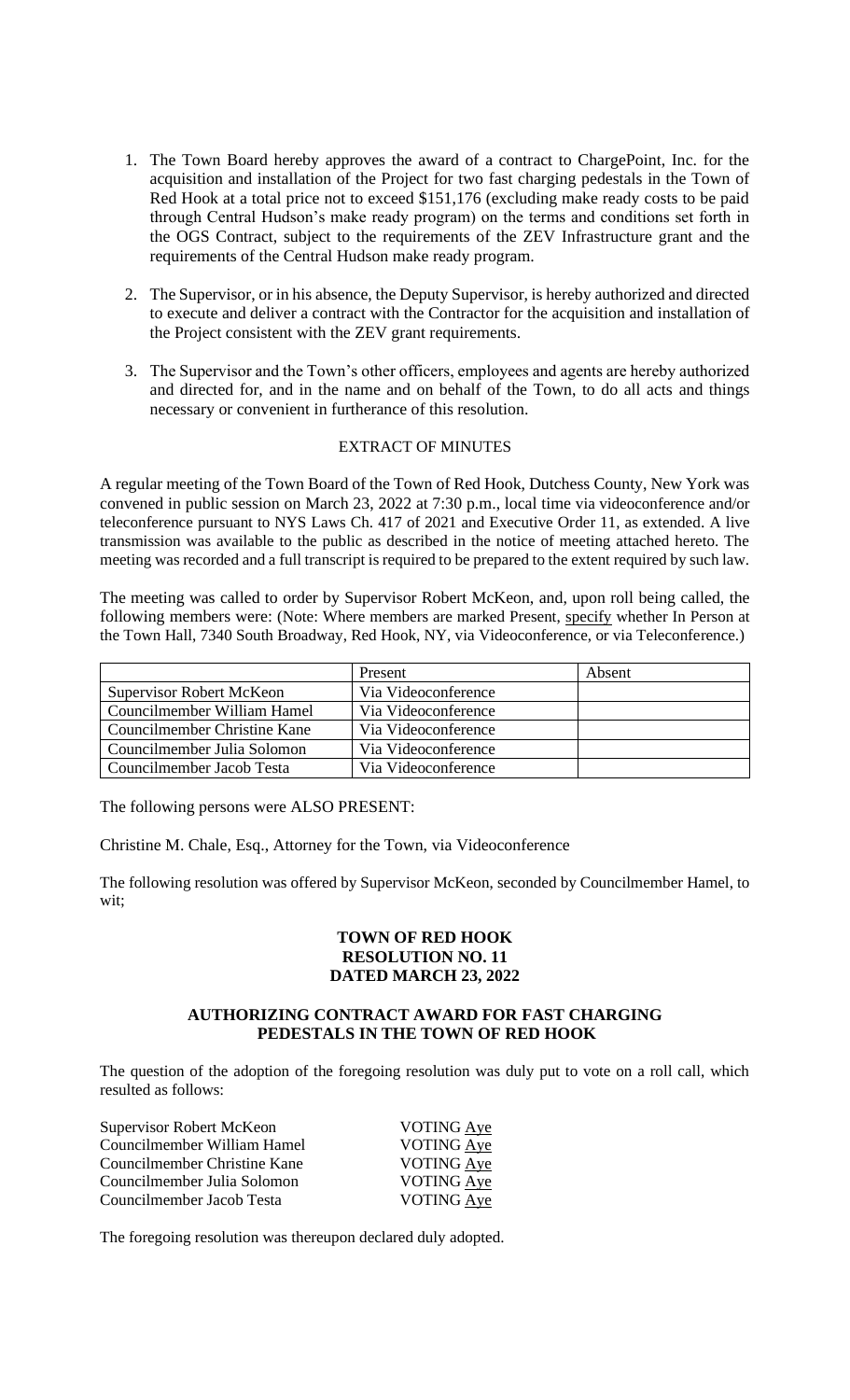# **Resolution Authorizing Agreement for Professional Services Between the Town of Red Hook and Granicus, Inc. Relating to Short-Term Rentals**

Supervisor McKeon explained the resolution and added Granicus, Inc. currently works with Dutchess County. Dutchess County has intermunicipal agreements with municipalities who work with Granicus, Inc. to reimburse municipalities for two modules from Granicus, Inc. for up to \$5,000.00. The cost then to the Town of Red Hook for the professional services from Granicus, Inc. would be approximately \$6,435.00.

### **TOWN OF RED HOOK RESOLUTION NO. 12 DATED MARCH 23, 2022**

# **AUTHORIZING AGREEMENT FOR PROFESSIONAL SERVICES BETWEEN THE TOWN OF RED HOOK AND GRANICUS, INC. RELATING TO SHORT-TERM RENTALS**

WHEREAS, the Town of Red Hook, Dutchess County, New York (the "Town") is considering entering into an agreement for professional services between the Town and Granicus relating to short-term rentals for the Town pursuant to a proposal dated March 7, 2022; and

WHEREAS, the Town Board has determined that it is in the best interests of the Town to undertake such services and such other terms and conditions as specified in such proposal and an agreement for professional services (the "Agreement for Professional Services"), a form of which is on file with the Town Clerk;

NOW THEREFORE BE IT RESOLVED, by the Town Board of the Town of Red Hook, as follows:

1. Supervisor Robert McKeon, or in his absence Deputy Supervisor William Hamel, is hereby authorized and directed to execute the Agreement for Professional Services with Granicus on the terms and conditions set forth therein for a one-year term at a cost of \$11,435. Such agreement shall be approved by the officer executing such agreement consistent with the terms of this resolution.

2. This resolution shall take effect immediately.

# EXTRACT OF MINUTES

A regular meeting of the Town Board of the Town of Red Hook, Dutchess County, New York was convened in public session on March 23, 2022 at 7:30 p.m., local time via videoconference and/or teleconference pursuant to NYS Laws Ch. 417 of 2021 and Executive Order 11, as extended. A live transmission was available to the public as described in the notice of meeting attached hereto. The meeting was recorded and a full transcript is required to be prepared to the extent required by such law.

The meeting was called to order by Supervisor Robert McKeon, and, upon roll being called, the following members were: (Note: Where members are marked Present, specify whether In Person at the Town Hall, 7340 South Broadway, Red Hook, NY, via Videoconference, or via Teleconference.)

|                                 | Present             | Absent |
|---------------------------------|---------------------|--------|
| <b>Supervisor Robert McKeon</b> | Via Videoconference |        |
| Councilmember William Hamel     | Via Videoconference |        |
| Councilmember Christine Kane    | Via Videoconference |        |
| Councilmember Julia Solomon     | Via Videoconference |        |
| Councilmember Jacob Testa       | Via Videoconference |        |

The following persons were ALSO PRESENT: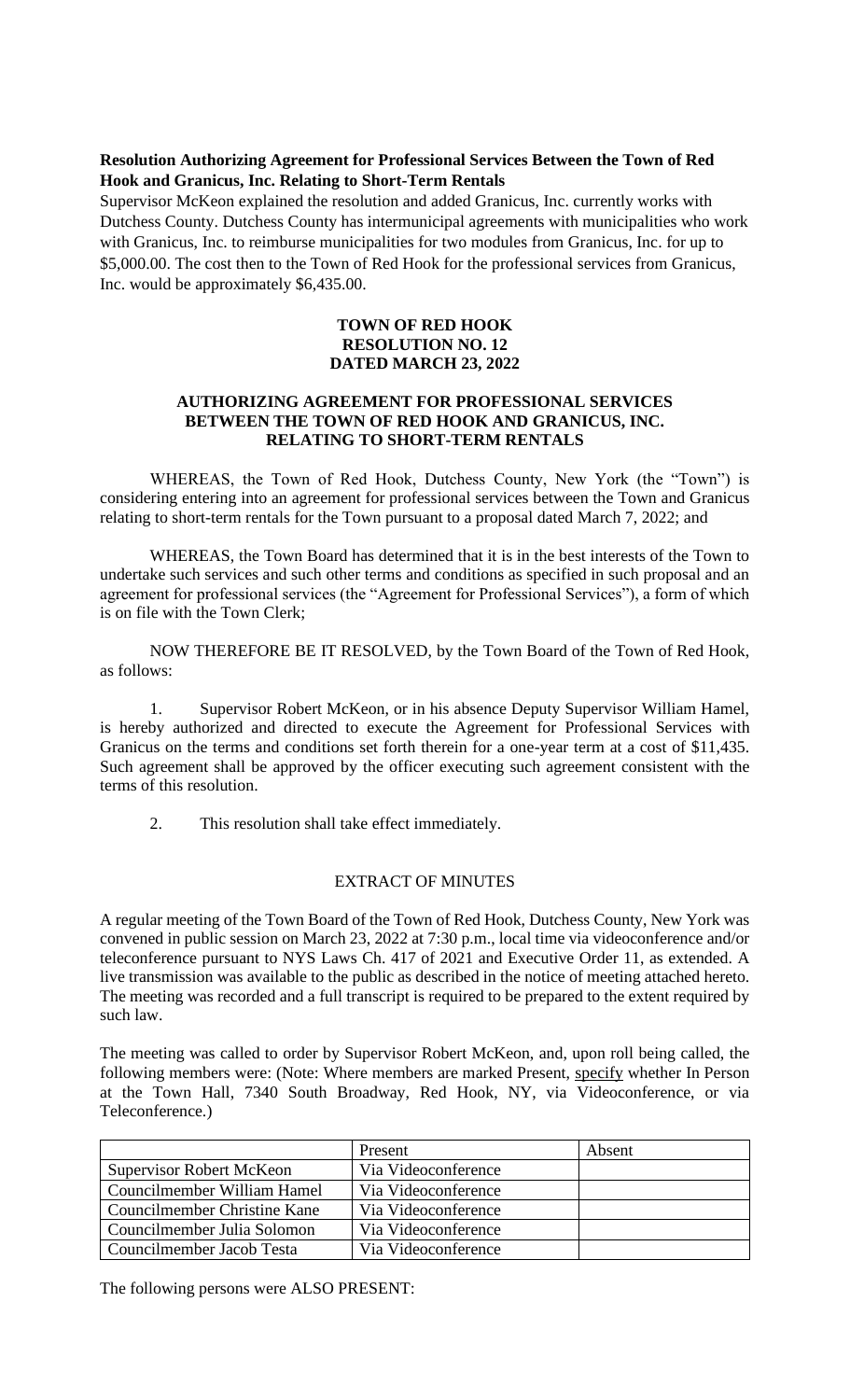Christine M. Chale, Esq., Attorney for the Town, via Videoconference

The following resolution was offered by Supervisor McKeon, seconded by Councilmember Kane, to wit;

#### **TOWN OF RED HOOK RESOLUTION NO. 12 DATED MARCH 23, 2022**

#### **AUTHORIZING AGREEMENT FOR PROFESSIONAL SERVICES BETWEEN THE TOWN OF RED HOOK AND GRANICUS, INC. RELATING TO SHORT-TERM RENTALS**

The question of the adoption of the foregoing resolution was duly put to vote on a roll call, which resulted as follows:

| <b>Supervisor Robert McKeon</b> | <b>VOTING</b> Aye |
|---------------------------------|-------------------|
| Councilmember William Hamel     | <b>VOTING</b> Aye |
| Councilmember Christine Kane    | VOTING Aye        |
| Councilmember Julia Solomon     | <b>VOTING Aye</b> |
| Councilmember Jacob Testa       | VOTING Aye        |

The foregoing resolution was thereupon declared duly adopted.

**Resolution Authorizing the Execution of an Intermunicipal Agreement with Dutchess County Regarding Assistance with the Cost of Short-Term Rental Program Monitoring** Supervisor McKeon explained the resolution.

# **TOWN OF RED HOOK RESOLUTION NO. 13 DATED MARCH 23, 2022**

# **AUTHORIZING THE EXECUTION OF AN INTERMUNICIPAL AGREEMENT WITH DUTCHESS COUNTY REGARDING ASSISTANCE WITH THE COST OF SHORT TERM RENTAL PROGRAM MONITORING**

**WHEREAS**, the County of Dutchess (the "County") has authorized the execution of an Intermunicipal Agreement ("County STR IMA") with municipalities in the County for the purpose of reimbursing a portion of the costs for address identification and compliance modules in connection with short term rentals in such municipality; and

**WHEREAS**, the Town desires to execute the County STR IMA for such purpose in order to be eligible for reimbursement of up to \$5000 for address identification and compliance monitoring modules purchased from Granicus, LLC; and

**WHEREAS**, such agreement is hereby determined to be in the best interests of the Town;

**NOW THEREFORE BE IT RESOLVED**, by the Town Board of the Town of Red Hook, as follows:

- 1. Supervisor Robert McKeon, or in his absence, the Deputy Supervisor, is hereby authorized to execute the County STR IMA with the County for a one-year period ending December 31, 2022, subject to extension for additional periods of one year as may be approved by the County.
- 2. This resolution shall take effect immediately.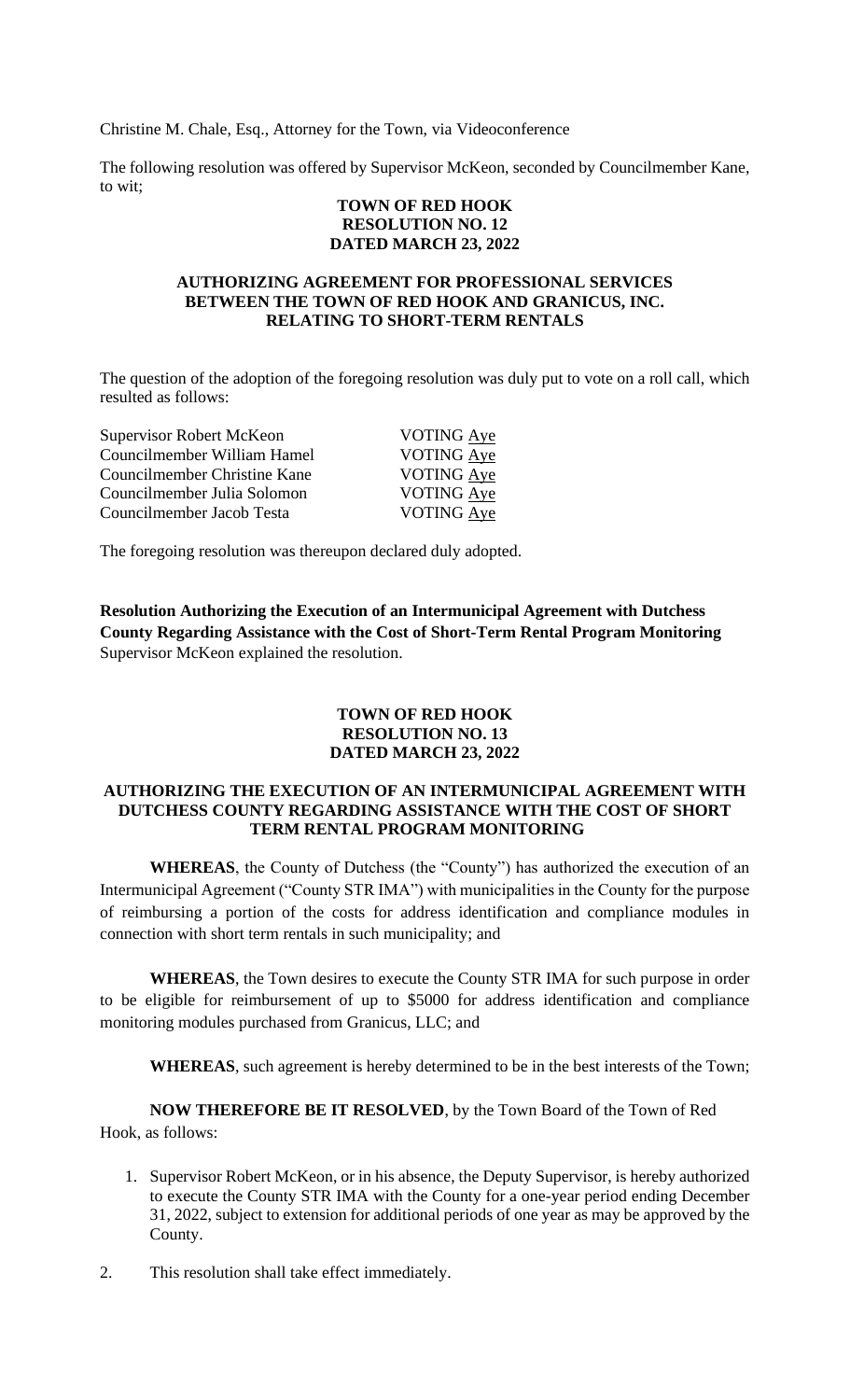#### EXTRACT OF MINUTES

A regular meeting of the Town Board of the Town of Red Hook, Dutchess County, New York was convened in public session on March 23, 2022 at 7:30 p.m., local time via videoconference and/or teleconference pursuant to NYS Laws Ch. 417 of 2021 and Executive Order 11, as extended. A live transmission was available to the public as described in the notice of meeting attached hereto. The meeting was recorded and a full transcript is required to be prepared to the extent required by such law.

The meeting was called to order by Supervisor Robert McKeon, and, upon roll being called, the following members were: (Note: Where members are marked Present, specify whether In Person at the Town Hall, 7340 South Broadway, Red Hook, NY, via Videoconference, or via Teleconference.)

|                                 | Present | Absent |
|---------------------------------|---------|--------|
| <b>Supervisor Robert McKeon</b> |         |        |
| Councilmember William Hamel     |         |        |
| Councilmember Christine Kane    |         |        |
| Councilmember Julia Solomon     |         |        |
| Councilmember Jacob Testa       |         |        |

The following persons were ALSO PRESENT:

Christine M. Chale, Esq., Attorney for the Town, via Videoconference

The following resolution was offered by Supervisor McKeon, seconded by Councilmember Kane, to wit;

# **TOWN OF RED HOOK RESOLUTION NO. 13 DATED MARCH 23, 2022**

### **AUTHORIZING THE EXECUTION OF AN INTERMUNICIPAL AGREEMENT WITH DUTCHESS COUNTY REGARDING ASSISTANCE WITH THE COST OF SHORT TERM RENTAL PROGRAM MONITORING**

The question of the adoption of the foregoing resolution was duly put to vote on a roll call, which resulted as follows:

| <b>Supervisor Robert McKeon</b> | VOTING Aye        |
|---------------------------------|-------------------|
| Councilmember William Hamel     | VOTING Aye        |
| Councilmember Christine Kane    | <b>VOTING Aye</b> |
| Councilmember Julia Solomon     | <b>VOTING Aye</b> |
| Councilmember Jacob Testa       | VOTING Aye        |
|                                 |                   |

The foregoing resolution was thereupon declared duly adopted.

# **Resolution Regarding Offers of Cession for Roads and Easements for Tradition at Red Hook Section 6.**

Supervisor McKeon explained the resolution.

Attorney Chris Chale explained the process by the Town to accept the road dedications and easements.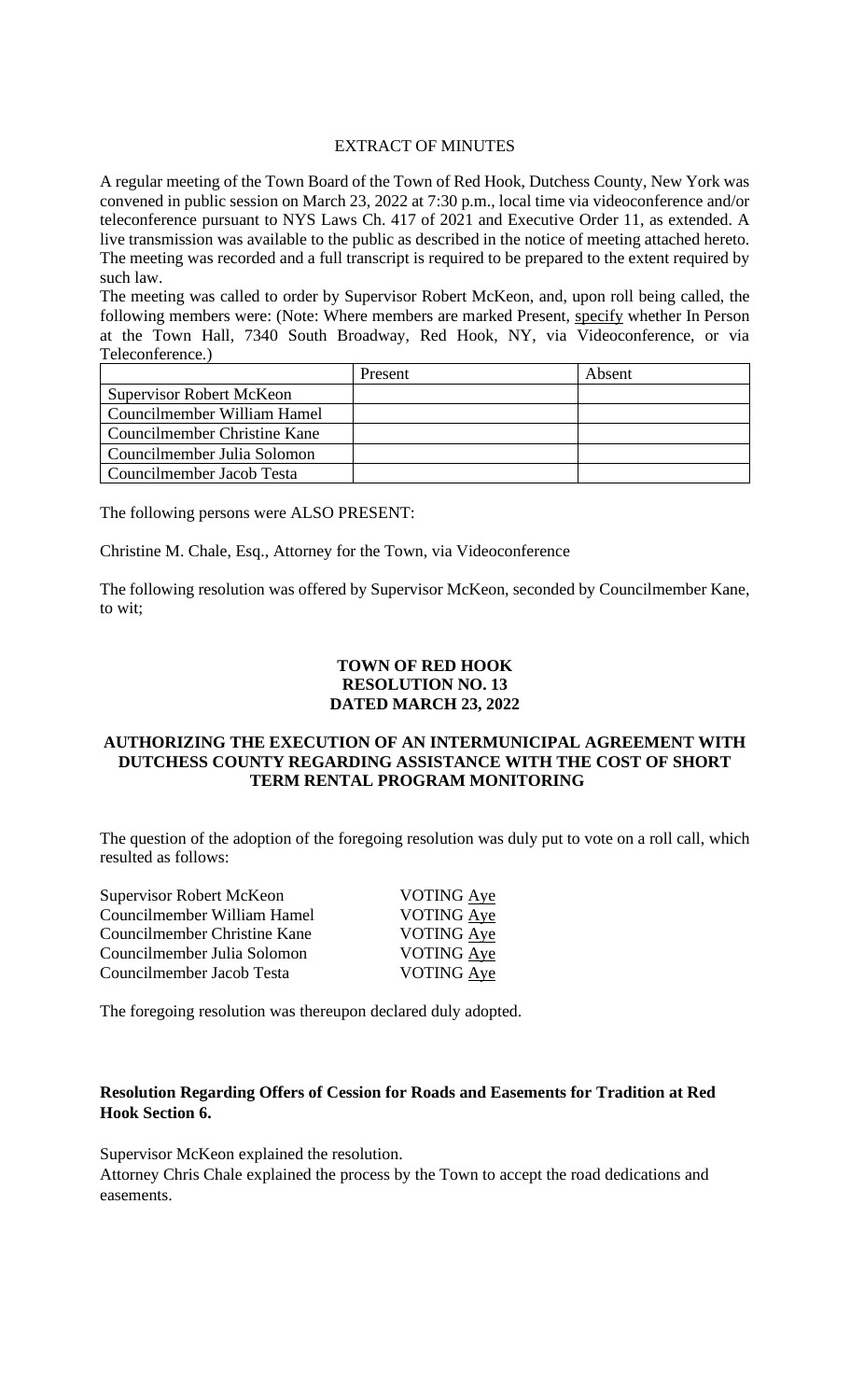# **TOWN OF RED HOOK RESOLUTION NO. 14 DATED MARCH 23, 2022**

### **RESOLUTION REGARDING OFFERS OF CESSION FOR ROADS AND EASEMENTS FOR TRADITION AT RED HOOK SECTION 6**

**WHEREAS**, the Town of Red Hook Planning Board adopted a resolution on August 15, 2016, entitled, "Resolution Granting Site Plan Approval to Hoffman Property Traditional Neighborhood Development" and a resolution on August 15, 2016, entitled "Resolution Granting Approval to Final Subdivision Plan and Incentive Zoning for Hoffman Property Traditional Neighborhood Development Subdivision," for a 102-lot residential community development project known as the "Hoffman Property" (the "Hoffman TND Project"), which gave permission to file the subdivision plat in sections, and required that the section plats be filed in numerical order, and which resolutions were duly filed in the office of the Town Clerk on August 16, 2016; and

**WHEREAS,** Red Hook Acres, LLC, as part of its development plan for the Hoffman TND Project, offered to dedicate a certain parcel or parcels of land within the project for highway purposes and associated drainage easements, as shown on a drawing set prepared by LRC Group, Project Engineers, entitled "Final Site Plan and Overall Subdivision Plan Set for Hoffman Property," last revised on August 15, 2018, and as provided in the proposed subdivision for the for the 102 lot residential community and Lot 103 on drawings prepared by LRC Group, Project Engineers, entitled "Hoffman Property Final Subdivision Plat" last revised on August 15, 2018, including the "Hoffman Subdivision Section Plat #1," last revised on August 15, 2018; and

**WHEREAS**, the Hoffman TND Project is now referred to as "Tradition at Red Hook," which still contemplates the development of a 102-lot residential community with accompanying common areas (the "Project"); and

**WHEREAS**, the Town of Red Hook Planning Board adopted two Resolutions on April 1, 2019, entitled, respectively, "Resolution Granting Amended Site Plan Approval to Tradition of Red Hook (Formerly Hoffman TND)," (hereinafter referred to as "Amended Site Plan Approval Resolution") and "Resolution Granting Approval to the Amended Final Subdivision Plat for Tradition at Red Hook (Formerly Hoffman TND)," (hereinafter referred to as "Amended Subdivision Approval Resolution" and together with the Amended Site Plan Approval Resolution, the "2019 Approval Resolutions"), which Amended Subdivision Approval Resolution gave permission to file the Subdivision Plat in Sections, and required that the Section Plats be filed in numerical order; both of which 2019 Approval Resolutions were duly filed in the office of the Town Clerk on April 2, 2019; and

**WHEREAS**, the Town of Red Hook Planning Board adopted a resolution dated November 1, 2021 reapproving Section Plats 6, 7 and 8 of the Preliminary Subdivision Plat, subject to conditions set forth therein, and copies of which were duly filed in the office of the Town Clerk on November 2, 2021; and

**WHEREAS**, pursuant to the 2019 Approval Resolutions, as so extended ("Amended 2019 Approval Resolutions"), 25 Old Farm Road Development, LLC (the "Owner") has been granted conditional final approval by the Town of Red Hook Planning Board for the Project; and

**WHEREAS,** the Owner, as part of its development plan for the Project, has offered to dedicate a certain parcel or parcels of land within the Project for highway purposes and associated access, drainage and snow storage easements, as shown on a drawing set prepared by LRC Group, Project Engineers, entitled "Site Plan Submission Set for Tradition at Red Hook," last revised on May 7, 2019, and including an overall lot layout plan last revised May 7, 2019, and as provided in the proposed subdivision for the 102-lot residential community on drawings prepared by LRC Group, Project Engineers, entitled "Hoffman Property Final Subdivision Plat," last revised on August 15, 2018 ("Overall Subdivision Plat"), and the "Tradition at Red Hook, Final Subdivision Plat, Section Plat #6," last revised on February 7, 2022 ("Section 6 Plat"); and

**WHEREAS**, the Owner has submitted for approval the following: Regarding Section 6: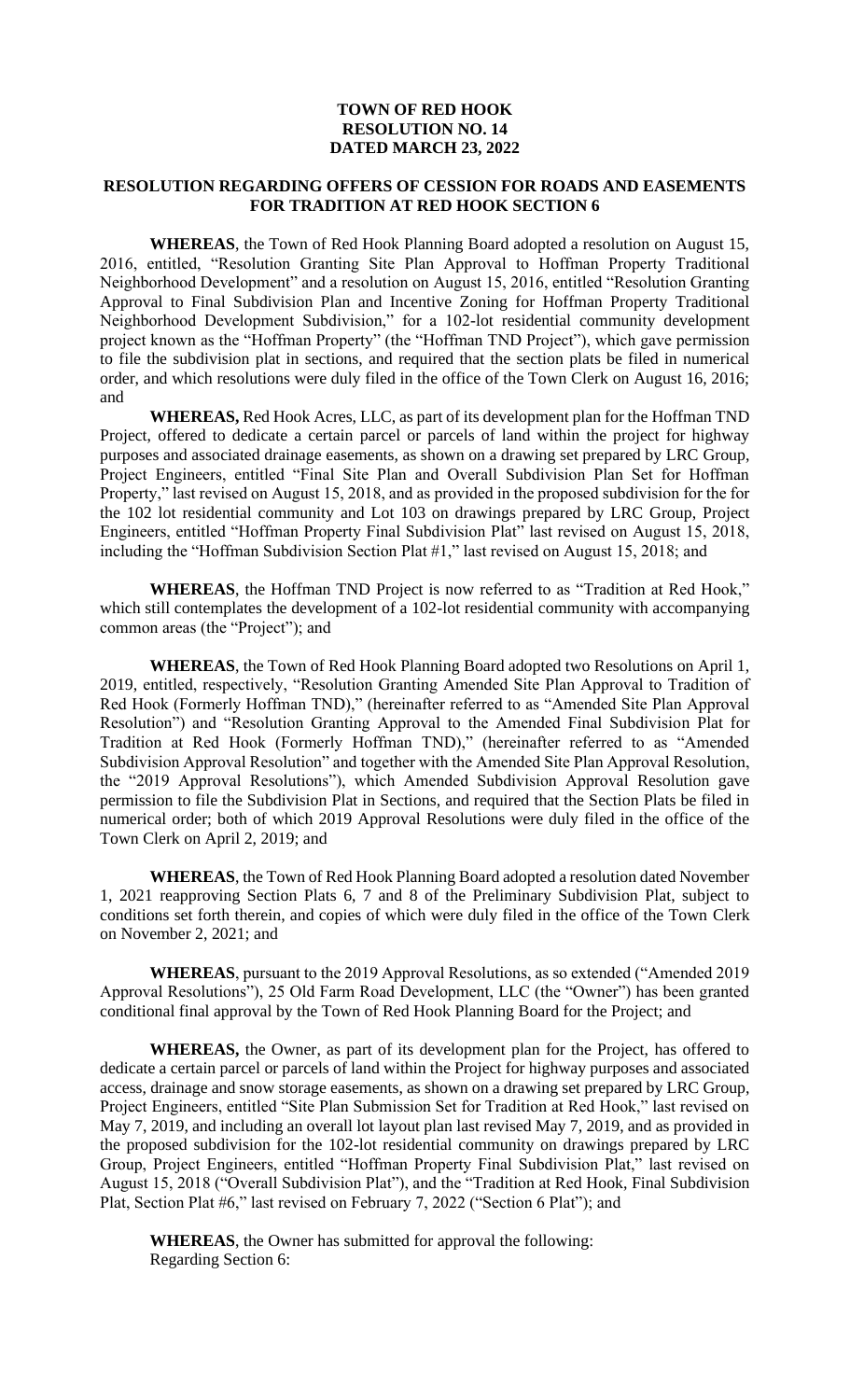- i) an Irrevocable Offer of Cession for Benson Loop, referred to in the plat as "S6- ROW-1", with an attached draft deed for dedication of such roads;
- ii) an Irrevocable Offer of Cession for a Town Access Easement (S6-Town Access Easement-1), with an attached draft easement;
- iii) an Irrevocable Offer of Cession for a Town Stormwater Easement (S-6 Town Stormwater Easement-1), with an attached draft easement; and
- iv) an Irrevocable Offer of Cession for a Town Snow Storage Easement (S6-Town Snow Storage Easement-1), with an attached draft easement; and

Regarding Sections 6:

- v) a letter of the Town Engineer dated March 22, 2022, regarding approval of plans and specifications and estimates of the cost of construction and inspection of certain improvements required by the Amended 2019 Approval Resolutions;
- vi) a letter of the Highway Superintendent substantially in accordance with the letter of the Town Engineer, dated March 22, 2022, regarding approval of plans and specifications for road and stormwater improvements; and
- vii) a list of required easements by section prepared by LRC Group, Project Engineers, last revised March 17, 2022.

**WHEREAS,** the acceptance of the Irrevocable Offers defined in (i) through (iv) above is in the best interests of the Town subject to the conditions set forth herein.

**NOW, THEREFORE, BE IT RESOLVED** by the Town Board of the Town of Red Hook as follows:

- 1) Acceptance of the Irrevocable Offers referred to in (i) thorough (iv) above and commencement of construction of the Section 6 road and improvements described in the Section 6 Plat is authorized upon completion of the following conditions; provided, however, that the Town reserves the right to determine whether to accept said roads and easements described in the Irrevocable Offers in its sole discretion upon completion thereof, and the acceptance of said roads and easements described in the Irrevocable Offers shall be subject to the final approval of acceptance thereof by the Town Highway Superintendent:
	- a) Delivery to the Town Clerk of performance bonds or letters of credit in form and substance satisfactory to the Attorney for the Town and in the amount of \$431,807 for Section 6, as reviewed and recommended by the Town Engineer, in full force and effect, conditioned on completion of the Section 6 ROW Roads and all other required improvements for Section 6 in accordance with the Overall Subdivision Plat, the applicable Section Plat, all required plans, conditions and specifications, which bonds or letters of credit shall be for an initial period of not less than 2 years renewable in one year increments, and subject to delivery of a maintenance bond;
	- b) Delivery of the hold harmless agreement and evidence of the current general liability insurance policy in form satisfactory to the Attorney for the Town;
	- c) Delivery of a policy of title insurance, or commitment therefor with policy to be delivered at the time of acceptance, with respect to the interest of the Town in the proposed conveyances (or, in the case of the water and sewer improvements, with respect to the interest of DCWWA), subject to only such exceptions as shall be approved by the Attorney for the Town and as shall be consistent with the Amended 2019 Approval Resolutions;
	- d) Delivery to the DCWWA under the terms of an executed memorandum of understanding, of one or more performance bonds or letters of credit with a dual obligee rider in favor of the Town, in form and substance satisfactory to the Attorney for the Town, and in the aggregate amount of \$464,067, of which \$270,452 is for water and \$193,614 is for sewer for Section 6, as reviewed and recommended by the Town Engineer, in full force and effect, conditioned on completion of the applicable water and sewer improvements for Section 6;
	- e) Receipt by the Town of payment for any and all outstanding consultant invoices included estimated costs, bringing the escrow account for development review costs fully up to date;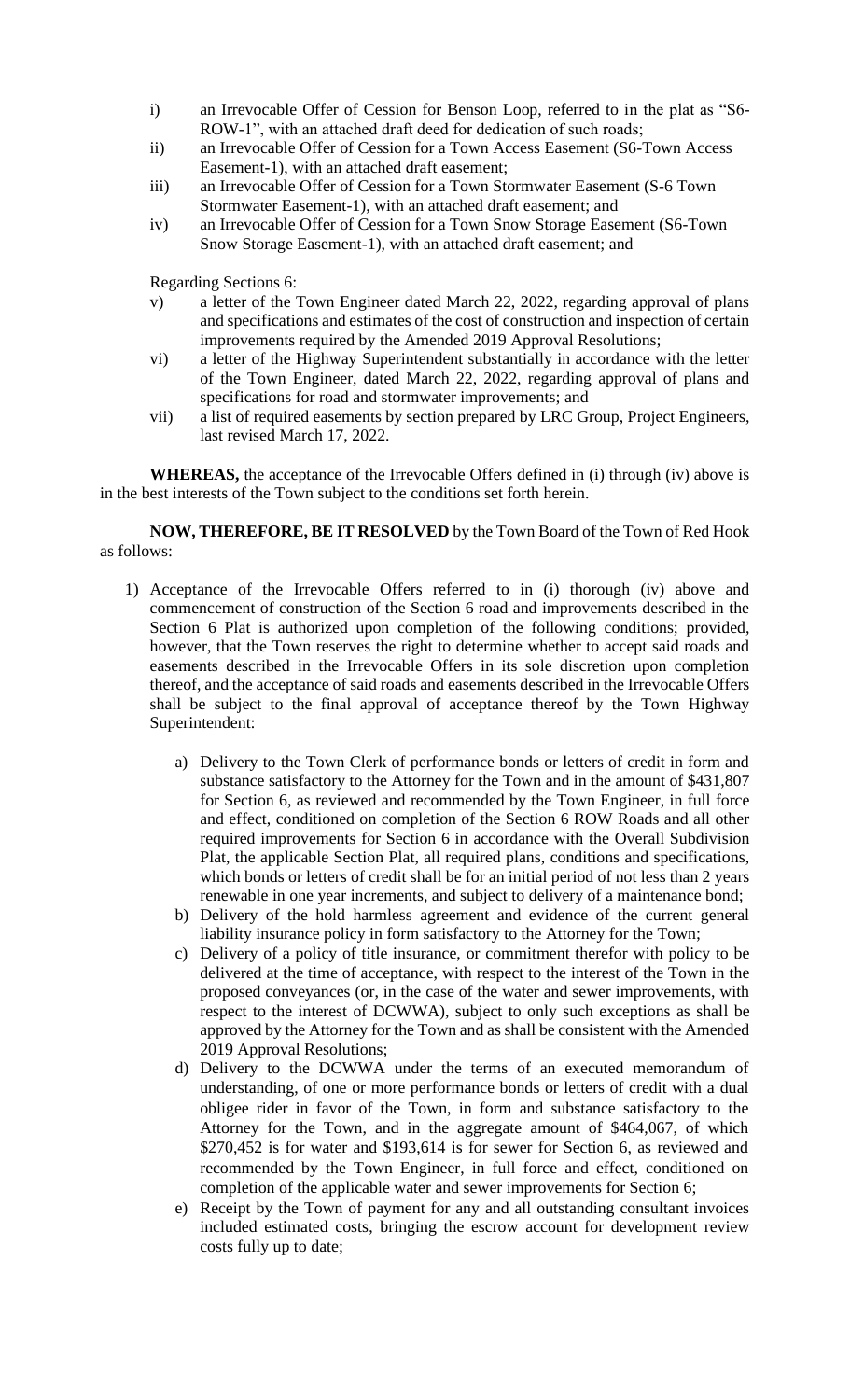- f) Deposit with the Town Clerk of the escrow for inspection fees for the roads and required improvements for the applicable Sections in the amounts specified in the Engineer's approval letter referred to in (v) above;
- g) Receipt by the Town Clerk of the required incentive zoning fees for Section 6, which is calculated as \$145,419.29, as of the date hereof, or as it may be updated pursuant to §143-49.2 of the Town Code;
- h) Final executed forms of the documents referred to in (i) through (iv) above with an undertaking for proper recording thereof approved by the Attorney for the Town; and
- i) Filing of the approved stamped subdivision map(s) in the form referred to herein with only such changes with respect to the proposed roads and easements as shall be approved by this Board after approval by the Highway Superintendent and Town Engineer.
- 2) The Supervisor, Town Engineer, Attorney for the Town and the Superintendent of Highways may take all steps reasonable and necessary in consultation with the Attorney for the Town to implement the intent of this resolution.

# EXTRACT OF MINUTES

A regular meeting of the Town Board of the Town of Red Hook, Dutchess County, New York was convened in public session on March 23, 2022 at 7:30 p.m., local time via videoconference and/or teleconference pursuant to NYS Laws Ch. 417 of 2021 and Executive Order 11, as extended. A live transmission was available to the public as described in the notice of meeting attached hereto. The meeting was recorded and a full transcript is required to be prepared to the extent required by such law.

The meeting was called to order by Supervisor Robert McKeon, and, upon roll being called, the following members were: (Note: Where members are marked Present, specify whether In Person at the Town Hall, 7340 South Broadway, Red Hook, NY, via Videoconference, or via Teleconference.)

|                                 | Present             | Absent |
|---------------------------------|---------------------|--------|
| <b>Supervisor Robert McKeon</b> | Via Videoconference |        |
| Councilmember William Hamel     | Via Videoconference |        |
| Councilmember Christine Kane    | Via Videoconference |        |
| Councilmember Julia Solomon     | Via Videoconference |        |
| Councilmember Jacob Testa       | Via Videoconference |        |

The following persons were ALSO PRESENT:

Christine M. Chale, Esq., Attorney for the Town, via Videoconference

The following resolution was offered by Supervisor McKeon, seconded by Councilmember Kane, to wit;

# **TOWN OF RED HOOK RESOLUTION NO. 14 DATED MARCH 23, 2022**

# **RESOLUTION REGARDING OFFERS OF CESSION FOR ROADS AND EASEMENTS FOR TRADITION AT RED HOOK SECTION 6**

The question of the adoption of the foregoing resolution was duly put to vote on a roll call, which resulted as follows:

| Supervisor Robert McKeon     | VOTING Aye        |
|------------------------------|-------------------|
| Councilmember William Hamel  | <b>VOTING Aye</b> |
| Councilmember Christine Kane | <b>VOTING Aye</b> |
| Councilmember Julia Solomon  | VOTING Aye        |
| Councilmember Jacob Testa    | VOTING Aye        |

The foregoing resolution was thereupon declared duly adopted.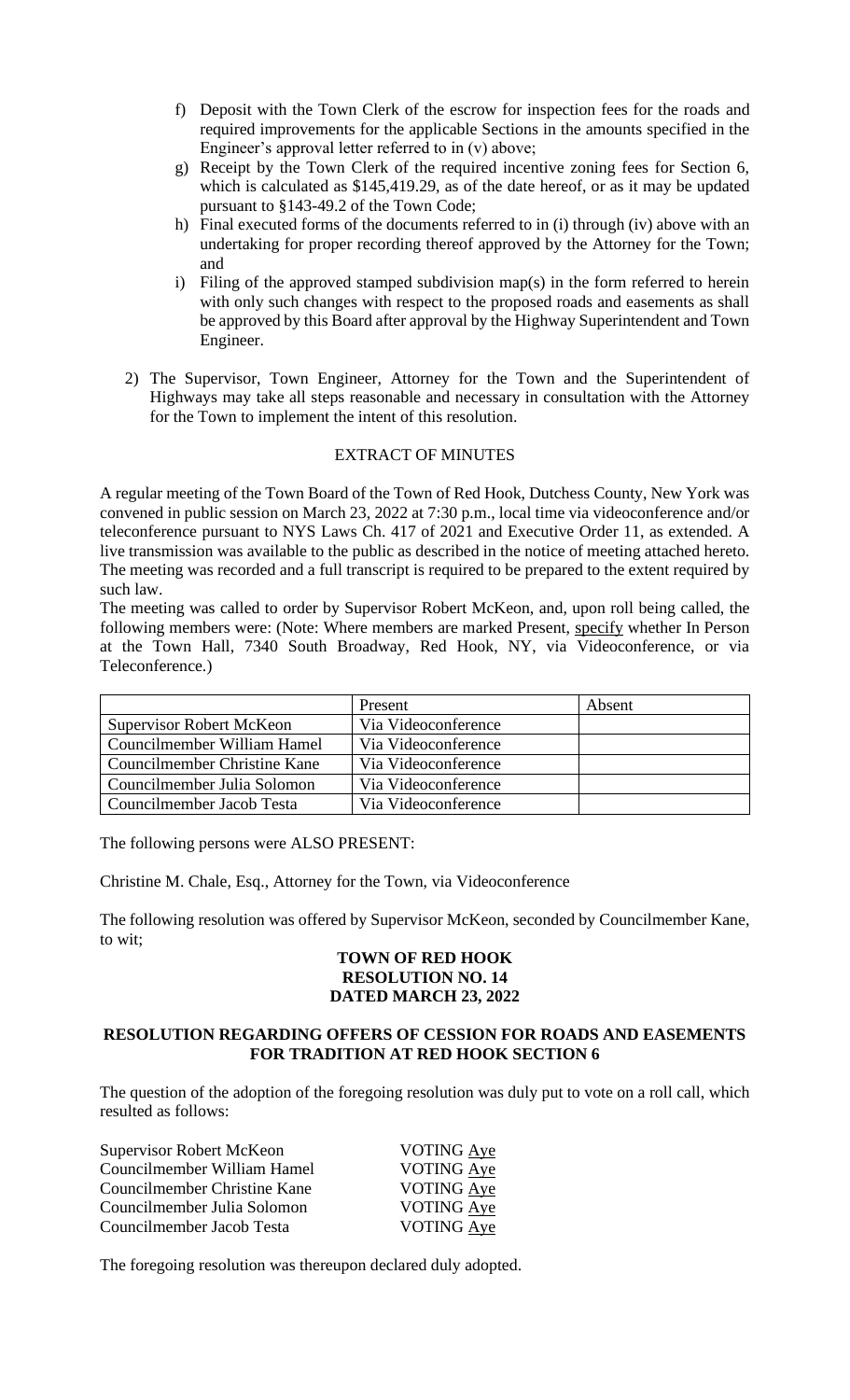# **Discussion - CDBG COVID Grant Opportunities**

Kristina Dousharm, Chair of Red Hook's Economic Development Committee, discussed grant opportunities through the CDBG- CV: Cares Act. The EDC wants to focus on the Rehabilitation of Farmworker Housing Grant which would be applicable for many farms here in Red Hook. Currently, the EDC has contacted 9 farms, and 5 answered with detailed responses for potential projects that dovetailed with this grant opportunity. These potential projects totaled \$1.4 million.

Ken Migliorelli, a member of the EDC and farm owner, added the grant could help renovate buildings and supply funding for new trailers that would directly impact the economic development for his farm as well as other local farms.

Supervisor McKeon added this funding stream must have a relationship that ties back to responding to COVID impacts.

Kristina Dousharm stated it ties back to COVID by directly impacting economic development and economic boost that was hurt by the pandemic.

Councilmember Hamel asked Kristina Dousharm if the EDC contacted all farms in Red Hook, or only nine of them.

Kristina answered there was an attempt to reach everyone and there is still time to do so. Nine farms came to the EDC meeting, and five of those gave detailed responses as to how this could help their farms. The initial intention was to see if there was interest.

Councilmember Kane asked for clarification on the agriculture grant \$1 million cap. The estimated amount so far for the agriculture grant is approximately 1.4 million, so the Town could potentially be submitting a multi-million dollar grant request.

Kristina Dousharm confirmed this was correct.

Councilmember Solomon questioned the timing as 12-18 months sounded very fast for this type of capital project.

John Horiszny from Red Hook Responds discussed the grant opportunities that would benefit their volunteer organization. Red Hook Responds recently procured a mobile kitchen and they are hoping to get a grant to cover the costs for a part time food service manager to work the kitchen.

Kristina Dousharm explained all applications will be submitted at the same time as a one-page summary and it would be reviewed by the Office of the Community Renewal who are prepared to consult and assist with the applications.

Supervisor McKeon stated the Town Board should be prepared to discuss this further at the next meeting.

#### **Discussion – Pilot Program Recycling Refrigerants**

Supervisor McKeon began the discussion.

Conservation Advisory Council and the Energy Committee have been working with the TJ Hackett, the Recycling Center Manger, and partnering with Bard College to create a program to manage and recover refrigerants.

The Committees have requested funding in the amount of \$8,450.00 and approval to set up a system at the Town Recycle Yard (Transfer Station) where TJ Hackett and other certified volunteers can recover refrigerants from appliances that have been dropped off by Red Hook Residents.

The funds are for permanent improvements to the Recycle yard in the form of a shed, storage, and associated hardware.